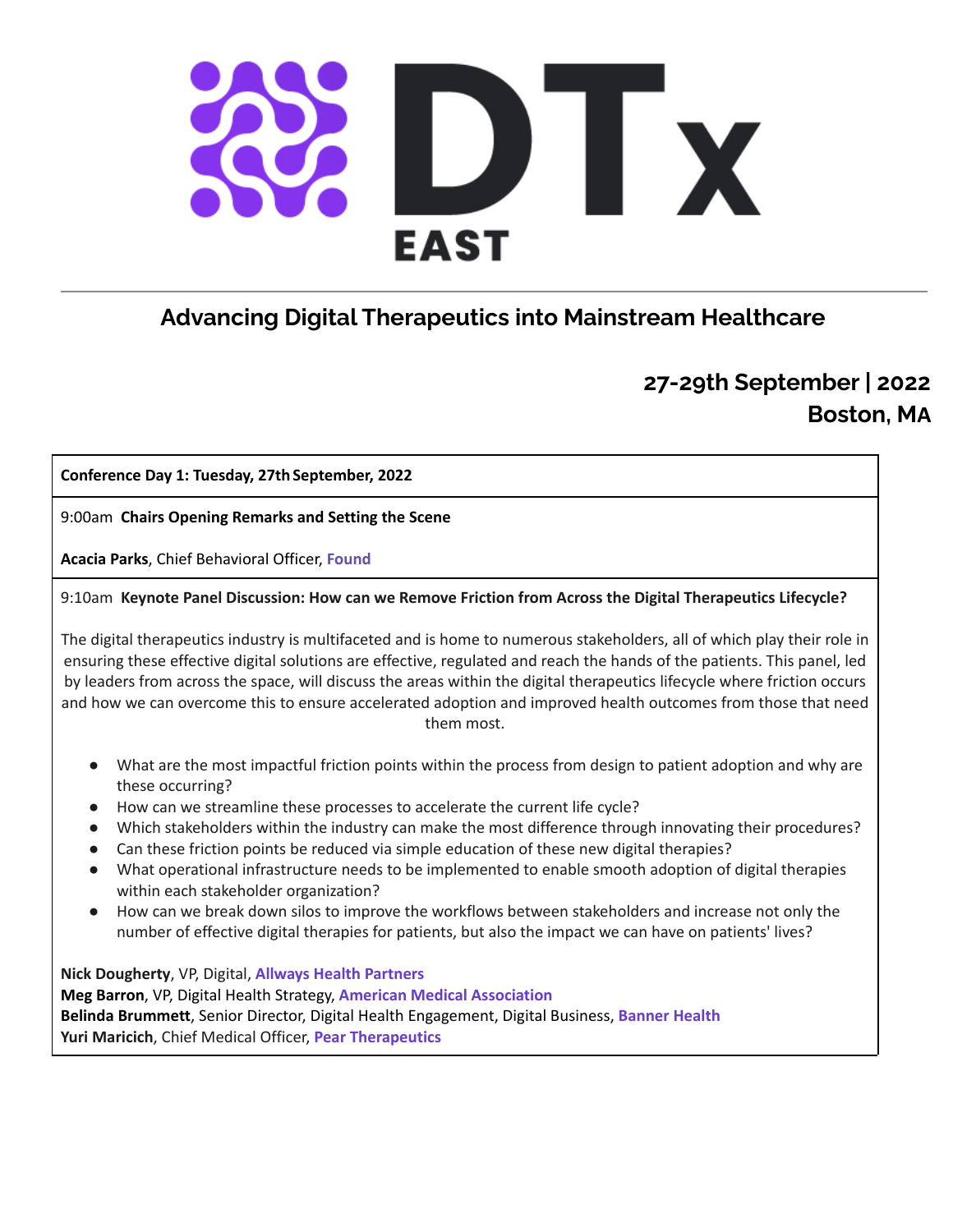#### 9:50am **Presentation: An Update on Digital Therapeutics Regulation from the FDA**

With many regarding the path to regulatory approval as undefined, the best place to hear exactly what to expect when entering this process, the evidence you must generate and the value you need to demonstrate, is from the experts at the FDA themselves. Here is your one-stop session for all things around digital therapeutics regulation.

**Brandon O'Leary**, Acting Director, Digital Health Centre of Excellence, **U.S FDA**

#### 10:15am **Panel Discussion: Understanding the Reimbursement Landscape for Digital Therapeutics**

Generating reliable and replicable reimbursement for digital therapeutics has been the industry's top challenges since its inception. However, by utilizing varying business models and innovative strategies, many DTx companies are now generating revenue and getting their products into the hands of the patients. This panel, led by experts who are leading the way for reimbursement within DTx, will explore the opportunities for commercialization in digital therapeutics.

- What are the current reimbursement opportunities available for digital therapeutics companies?
- In which business models have we found success in and where needs work?
- As an industry, what work is being done to address the reimbursement challenges for digital therapeutics?
- What can we do as an industry to ensure there is continued innovation and improvement for reimbursement for digital therapeutics?

Moderated by **Andy Molnar**, Chief Executive Officer, **Digital Therapeutics Alliance Jason Parent**, Director, Clinical Innovation, **Point32Health Jo Masterson**, Co-Founder & CEO, **2morrow Chuck Gammal**, Partner, **Simon Kucher & Partners**

## 10:55am **Morning Refreshments & Networking**

## **DTx East will now split into two tracks. Attendees are welcome to attend either track 1 or track 2 and swap between during the course of the day.**

| <b>Track 1</b>                                                                                                                                                                                                                        | <b>Track 2</b>                                                                                                                                                                                                                                                               |
|---------------------------------------------------------------------------------------------------------------------------------------------------------------------------------------------------------------------------------------|------------------------------------------------------------------------------------------------------------------------------------------------------------------------------------------------------------------------------------------------------------------------------|
| <b>Evidence</b>                                                                                                                                                                                                                       | <b>Commercial</b>                                                                                                                                                                                                                                                            |
| 11:30am Presentation: Better Therapeutics Case<br>Study   Outlining their Randomized, Controlled<br><b>Pivotal Trial for Diabetes Treatment</b>                                                                                       | 11:30am Presentation: Creating a Novel Data-Driven<br>Approach for successful Payer Partnership Outcomes                                                                                                                                                                     |
| An insight into the Better Therapeutics<br>$\bullet$<br>randomized, controlled pivotal trial & the<br>intricacies of running this<br>What were the findings of this study?<br>$\bullet$<br>How are Better Therapeutics moving forward | An insight into Cognito's new claims-based<br>predictive model for partnering with payers to<br>improve outcomes for alzheimer's patients<br>How can this approach aid with improving the<br>identification and treatment process of patients<br>who suffer with Alzheimers? |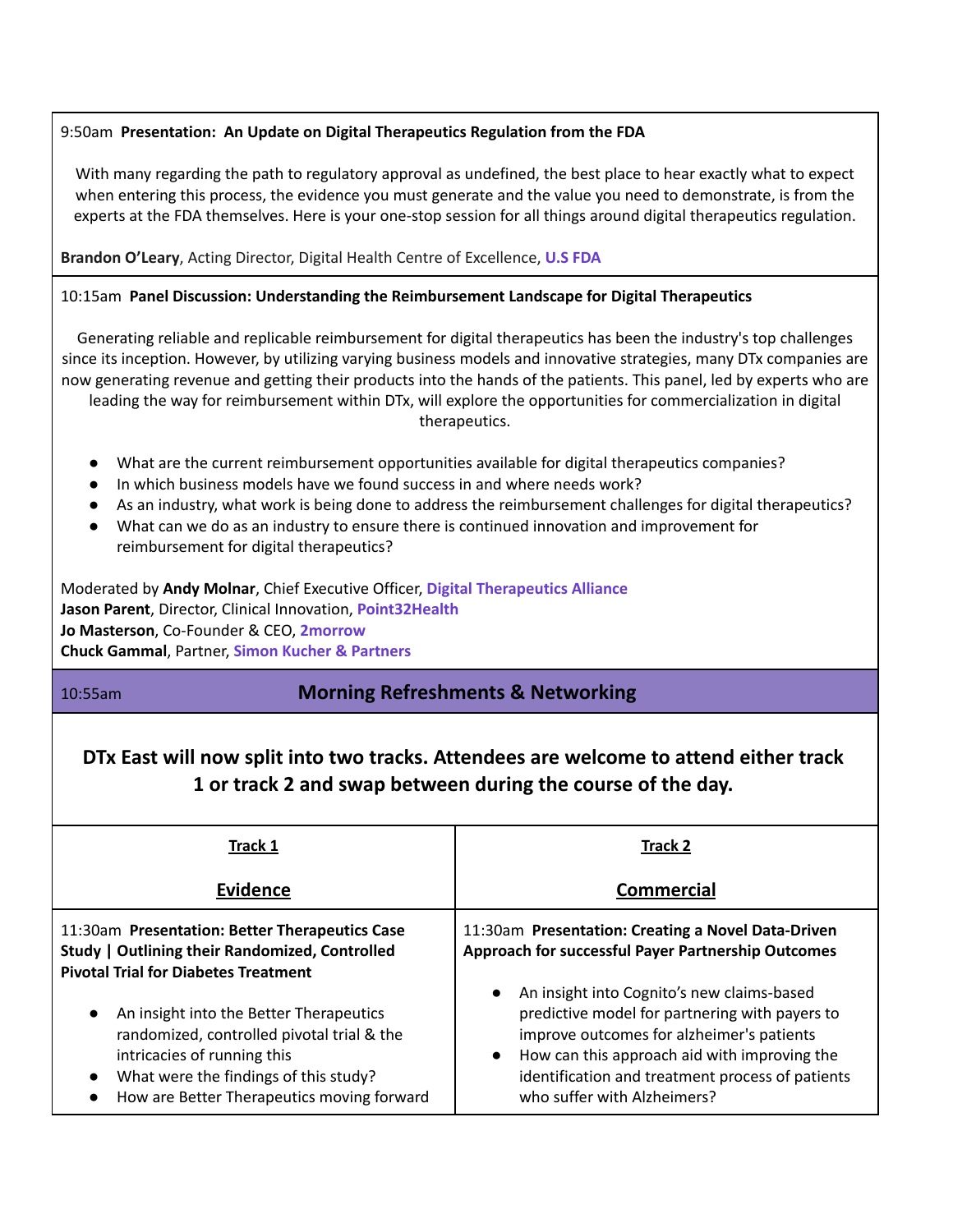| with this new data and what are the next<br>steps?                                                                                                                                                                                                                                                                                                                                                                                                                                                                                                                                                                                                                                                                                                                                                                                                                                                                                                                                                                  | What are the early successes seen from this new<br>and adaptive process?                                                                                                                                                                                                                                                                                                                                                                                                                                                                                                                                                                                                                                                                                                                                                                                                                                |
|---------------------------------------------------------------------------------------------------------------------------------------------------------------------------------------------------------------------------------------------------------------------------------------------------------------------------------------------------------------------------------------------------------------------------------------------------------------------------------------------------------------------------------------------------------------------------------------------------------------------------------------------------------------------------------------------------------------------------------------------------------------------------------------------------------------------------------------------------------------------------------------------------------------------------------------------------------------------------------------------------------------------|---------------------------------------------------------------------------------------------------------------------------------------------------------------------------------------------------------------------------------------------------------------------------------------------------------------------------------------------------------------------------------------------------------------------------------------------------------------------------------------------------------------------------------------------------------------------------------------------------------------------------------------------------------------------------------------------------------------------------------------------------------------------------------------------------------------------------------------------------------------------------------------------------------|
| Deepti Jaggi, Chief Commercial Officer, Better<br><b>Therapeutics</b>                                                                                                                                                                                                                                                                                                                                                                                                                                                                                                                                                                                                                                                                                                                                                                                                                                                                                                                                               | Everett Crosland, Chief Commercial Officer, Cognito<br><b>Therapeutics</b>                                                                                                                                                                                                                                                                                                                                                                                                                                                                                                                                                                                                                                                                                                                                                                                                                              |
| 11:55am Panel Discussion: Defining Best Practice<br>when Launching and Running a Digital Therapeutic<br><b>Clinical Trial</b><br>Outlining best practices for digital therapeutics<br>clinical trials and RCT's.<br>What are your options when running a clinical<br>$\bullet$<br>trial and are decentralized trials the next best<br>thing?<br>How can you generate high quality RWE with<br>$\bullet$<br>your digital therapeutic and how can you<br>demonstrate value with this?<br>What evidence is considered 'good' from a<br>$\bullet$<br>digital therapeutic clinical trial and how can<br>you best present these for both reimbursement<br>and regulatory approval?<br>An insight into the validation required for FDA<br>$\bullet$<br>& non-FDA regulated solutions<br>Maria Sullivan, VP, Clinical Development, Pear<br><b>Therapeutics</b><br>Malinda Peeples, SVP, Clinical Services & Research,<br><b>Welldoc</b><br>Vandana Menon, VP, Clinical Research & Evidence<br>Generation, Akili Interactive | 11:55am Fireside Chat: Insights into a Mutually Beneficial<br><b>Digital Therapeutic and Payer Partnership</b><br>What evidence, both clinical and economical, do<br>payers need from perspective digital therapeutics<br>to consider providing reimbursement?<br>What is the most important factor payers are<br>looking for from a digital therapeutic?<br>How are Pear Therapeutics and MassHealth<br>$\bullet$<br>creating a mutually beneficial partnership to<br>provide for their patients<br>It's routinely mentioned that DTx companies must<br>$\bullet$<br>find the 'internal champion' with payer<br>institutions. How can we improve this process to<br>provide a defined route to payer access?<br>What can we expect from this partnership in the<br>next two years?<br>Julia Strandberg, Chief Commercial Officer, Pear<br><b>Therapeutics</b><br><b>Representative from MassHealth</b> |
| 12:35pm                                                                                                                                                                                                                                                                                                                                                                                                                                                                                                                                                                                                                                                                                                                                                                                                                                                                                                                                                                                                             | <b>Lunch &amp; Networking</b>                                                                                                                                                                                                                                                                                                                                                                                                                                                                                                                                                                                                                                                                                                                                                                                                                                                                           |
| 1:50pm Presentation: Partnering for Clinically<br><b>Validated, Innovating Mental Healthcare</b><br>An Insight into Meru Health's and the NIH's<br>collaborative approach to evaluate their digital<br>therapeutic<br>Why is this collaboration an important step in<br>recognizing the need for both novel mental<br>health solutions and their need to be clinically<br>validated?<br>What can we expect from the findings of this<br>$\bullet$<br>study?                                                                                                                                                                                                                                                                                                                                                                                                                                                                                                                                                         | 1:50pm Presentation: Driving Business within Digital<br>Therapeutics through the Government Sector<br>What are the opportunities for reimbursement<br>and scaling revenue and engagement through the<br>government sector?<br>Where have Freespira found success when<br>partnering with the government sector?<br>How can you best approach the government<br>sector to drive new business and how does the<br>process differ to more traditional payer and<br>employer partnerships?                                                                                                                                                                                                                                                                                                                                                                                                                  |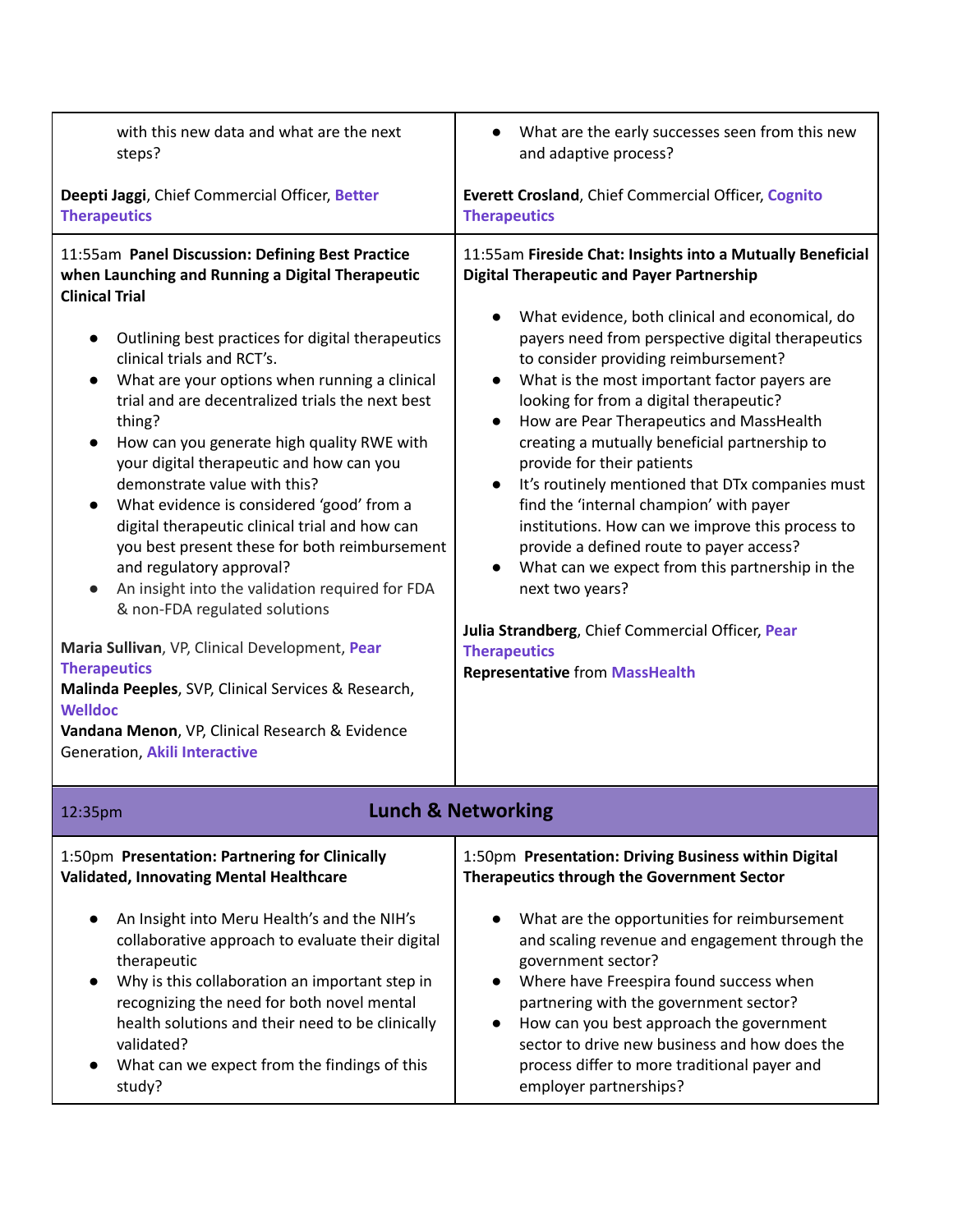| Kristian Ranta, Co-Founder & CEO, Meru Health<br>Representative from the National Institute of Health                                                                                                                                                                                                                                                                                                                                                                                                                                                                                                                                                                                                                                                                                                                                                                                                                                                                                                                                                                             | Camille McMullen, VP, Government Sales, Freespira                                                                                                                                                                                                                                                                                                                                                                                                                                                                                                                                                                                                                                                                                                                                                                                                                                                                                                                                                                                                                                     |
|-----------------------------------------------------------------------------------------------------------------------------------------------------------------------------------------------------------------------------------------------------------------------------------------------------------------------------------------------------------------------------------------------------------------------------------------------------------------------------------------------------------------------------------------------------------------------------------------------------------------------------------------------------------------------------------------------------------------------------------------------------------------------------------------------------------------------------------------------------------------------------------------------------------------------------------------------------------------------------------------------------------------------------------------------------------------------------------|---------------------------------------------------------------------------------------------------------------------------------------------------------------------------------------------------------------------------------------------------------------------------------------------------------------------------------------------------------------------------------------------------------------------------------------------------------------------------------------------------------------------------------------------------------------------------------------------------------------------------------------------------------------------------------------------------------------------------------------------------------------------------------------------------------------------------------------------------------------------------------------------------------------------------------------------------------------------------------------------------------------------------------------------------------------------------------------|
| 2:15pm Fireside Chat: Introducing the Digital Health<br><b>Regulatory Pathways Project</b>                                                                                                                                                                                                                                                                                                                                                                                                                                                                                                                                                                                                                                                                                                                                                                                                                                                                                                                                                                                        | 2:15pm Panel Discussion: Understanding the Coding for<br><b>Digital Therapeutics Reimbursement</b>                                                                                                                                                                                                                                                                                                                                                                                                                                                                                                                                                                                                                                                                                                                                                                                                                                                                                                                                                                                    |
| In a recent survey of the digital medicine community,<br>DiMe found that 25% of developers didn't know<br>whether their digital health product needed to be<br>regulated. Of those who knew their product needed to<br>be regulated, 75% reported not knowing the optimal<br>pathway. This session, led by industry leaders from<br>DiMe & the DTA, will explore the newly announced<br>Digital Health Regulatory Pathways Project to provide<br>you, the DTx community, with all the info you'll need<br>to navigate this field.<br>An introduction to the digital health regulatory<br>$\bullet$<br>pathways project and insights into what this<br>project is looking to provide digital health and<br>digital therapeutics companies with.<br>What are the current challenges faced by DTx<br>$\bullet$<br>companies when deciding their regulatory<br>pathway?<br>How can identifying the right regulatory<br>pathway for your digital therapeutic impact<br>reimbursement, patient adoption and health<br>outcomes?<br>Smit Patel, Director, Digital Medicine, DiMe Society | Outlining the current coding for digital health<br>reimbursement and the intricacies around what<br>you can expect from each code.<br>Understanding the new HCPCS CMS coding for<br>prescription digital behavioral therapy and what<br>this means for you as a digital therapeutics<br>company.<br>How can you best align your digital therapeutic<br>with current codes and identify pathways for<br>reimbursement?<br>How will the Bi-Partisan 'Access to Prescription<br>Digital Therapeutics" Bill improve opportunities<br>for reimbursement?<br>An insight into working with policy makers to<br>build new coding for digital therapeutic<br>reimbursement.<br>Moderated by Andy Molnar, Chief Executive Officer,<br><b>Digital Therapeutics Alliance</b><br>Beth Keyt, VP, Government Affairs, Pear Therapeutics<br>Jay Ahlman, VP, Coding & Reimbursement Policy &<br><b>Strategy, American Medical Association</b><br>Liesl Oldstone, VP, Health Economics & Market Access,<br><b>AppliedVR</b><br>Andrey Ostrovsky, Managing Partner, Social Innovation<br><b>Partners</b> |
|                                                                                                                                                                                                                                                                                                                                                                                                                                                                                                                                                                                                                                                                                                                                                                                                                                                                                                                                                                                                                                                                                   |                                                                                                                                                                                                                                                                                                                                                                                                                                                                                                                                                                                                                                                                                                                                                                                                                                                                                                                                                                                                                                                                                       |

#### 2:55pm **Afternoon Refreshments & Networking**

#### 3:40pm **Panel Discussion: Where does Digital Health Start and Stop within Pharma?**

With digital health having demonstrated both positive economic and health outcomes within the healthcare system,

it comes as no surprise that the largest therapeutics developers, big pharma, are starting to integrate digital into their mainstream efforts. However, innovating within a workflow designed around traditional therapeutics poses key questions that remain unanswered around how exactly digital lies with a pharmaceutical company. This panel, led by senior leaders of the pharma world, will explore exactly where digital therapeutic efforts belong within pharma.

- What are the key challenges in adopting digital therapeutic endeavors within pharma mainstream efforts?
- Where does digital health start and stop and what falls under this umbrella e.g. Discovery, digital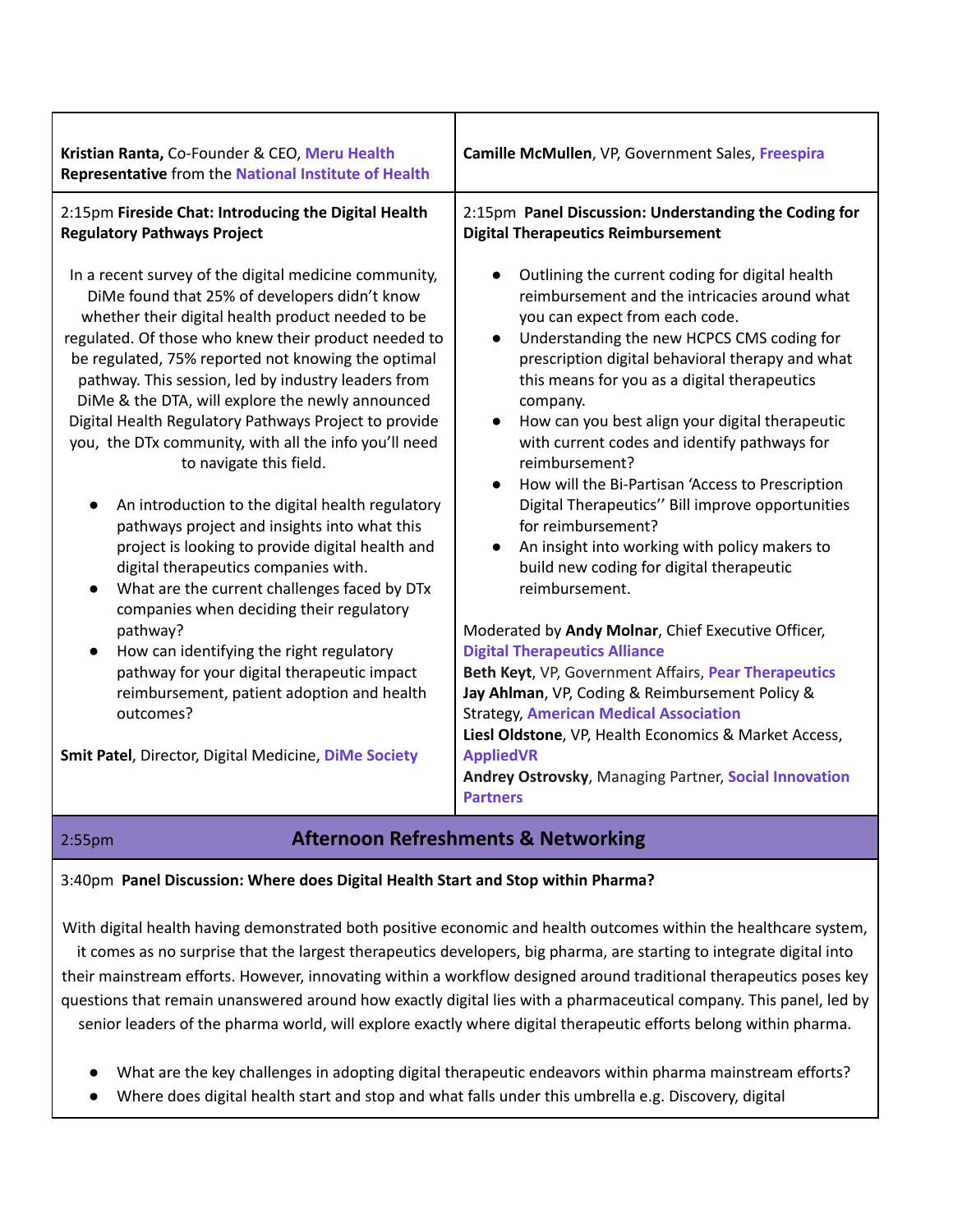biomarkers, decentralized trials?

- When should pharma be starting to explore the opportunities of digital healthcare and the economic and healthcare value it can create?
- Can pharma go about this independently or is partnering for development and commercialization with DTx companies preferable?
- Who should be owning and maintaining the post-launch operational efforts for digital therapeutics?
- What will it take for digital to become an established and integral part of pharmas therapeutic outputs?

Moderated By: **Shwen Gwee**, VP, Head of Global Digital Strategy, **Bristol Myers Squibb Davide Ricci**, VP, US Software as a Medical Device/Digital Therapeutics, **Novo Nordisk Brad Van Orden**, Director, Digital Medicine & Digital Therapeutics, **Bristol Myers Squibb Joe Powers**, VP & Chief Digital Business Officer, **Otsuka Pharmaceutical Companies US Ronny Hashmonay**, Global Head of Business Transformation, **Novartis**

4:20am **Fireside Chat: Building Creative Partnerships within Digital Therapeutics | A MedRhythms & Universal Music Group Case Study**

Since the inception of the digital therapeutics industry, we've seen a number of partnerships between DTx companies and various stakeholders within the field blossom and prove impactful. However, these partnerships are

typically between Payer Groups, Provider Systems, Pharma and Government Bodies. This session, led by the pioneers within two seemingly distinct industries, will explore the intricacies of thinking outside the box and building a creating partnership to improve both patient outreach and outcomes.

- How and why has this partnership between MedRhythms and Universal Music Group come to fruition?
- What opportunities can this partnership provide for each respective company?
- How does this partnership differ from the more traditional partnerships we've seen over recent years within the DTx industry?
- How will this partnering of two industry leaders aid in reaching more patients and improving health outcomes?
- Is it time to start thinking more creatively around the partners digital therapeutics companies are working with and are partnerships like this likely to be more common in the future?
- What excites you about this partnership?

**Brian Harris**, Co-Founder & CEO, **MedRhythms Bryan Stone**, SVP, Business Development, **Universal Music Group**

5pm **Chairs Closing Remarks**

**Acacia Parks**, Chief Behavioral Officer, **Found**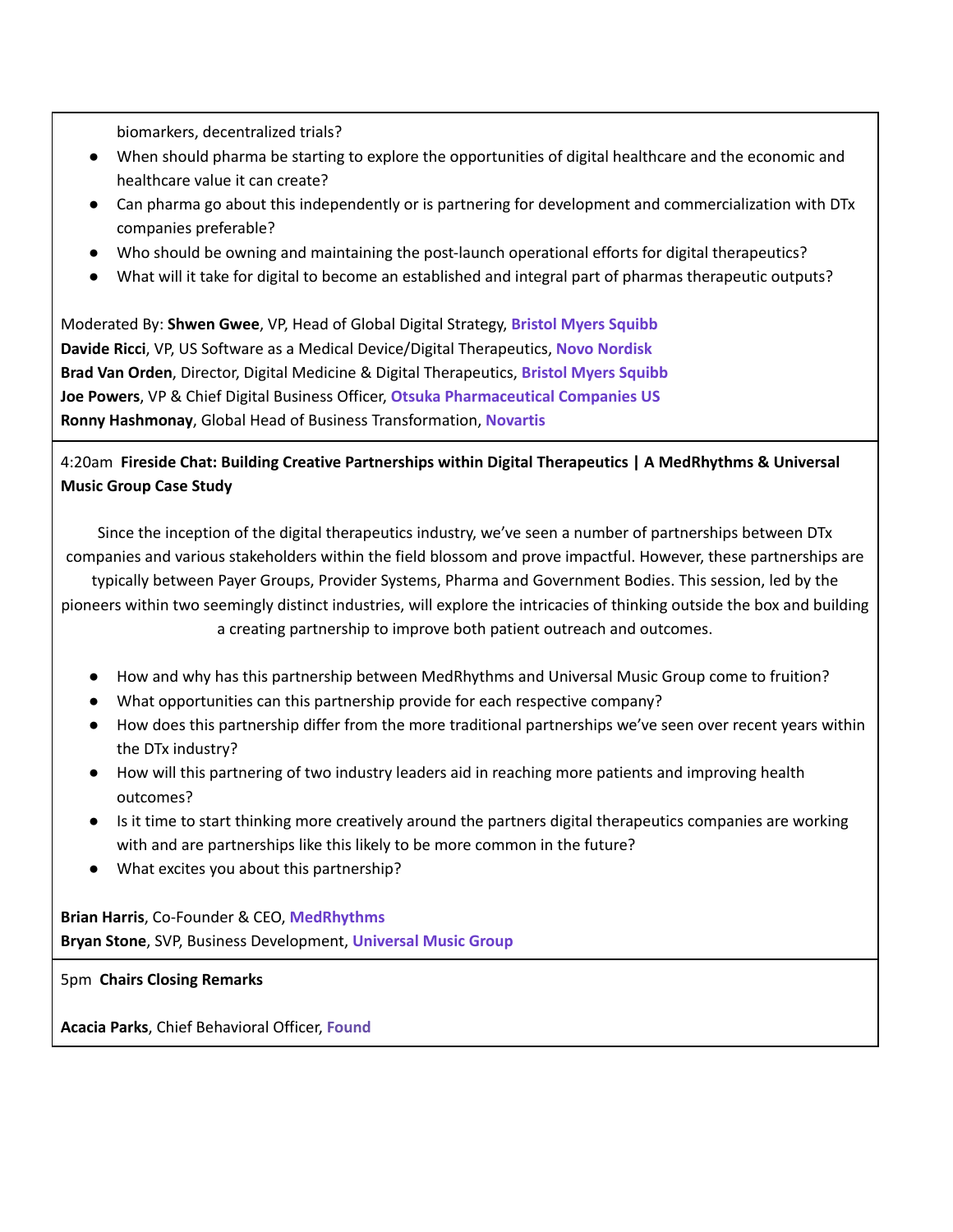#### 5:05pm **Close of DTx East 2022 Day 1**

#### **Conference Day 2: Wednesday, 28th September, 2022**

**9:00am Chair Opening Remarks & Setting the Scene**

**Amir Lahav**, **Digital Health Innovation Advisor**

9:05am **Keynote Presentation: We Can do Better than Access: Akili's Roadmap for how Digital Therapeutics can Set the Bar for Equitable Benefit**

When discussing health equity and overcoming social determinants, progress is typically measured by access to high quality healthcare. However, access to healthcare doesn't always lead to benefit. Akili Interactive has set out to ensure that not only can patients, across all social determinants, have improved access to healthcare but also that the healthcare they receive is effective.

**Carl Gottlied**, SVP, Head of Engineering, **Akili Interactive Andy Heusser**, Sr. Data Science Manager, **Akili Interactive**

9:30am **Keynote Panel Discussion: How can Digital Therapeutics Combat Health Equity Challenges & Bridge the Gap to High Quality Healthcare for all Social Determinants?**

Digital Therapeutics have proven to improve patient accessibility, adoption and engagement while still delivering high quality clinical care and providing economical benefits. However, key challenges remain to ensure full integration into healthcare and ensuring health equity. This panel will explore the potential for digital therapeutics to deliver high-quality healthcare to all

- Is the current healthcare system delivering high-quality healthcare to the entire population?
- What are the current limitations within the healthcare system that are preventing access to continuous quality care for all patients?
- What are the social determinants that limit access to healthcare in the current climate?
- How does digital health and digital therapeutics lend itself to improved healthcare equity?
- How can robust personalized data generated by digital solutions help providers improve quality of care?
- As an industry, how can we ensure the healthcare system continues to improve for all patients, regardless of social determinants?

**Sarah Schenck**, Medical Director, Virtualist Medicine, **ChristianaCare Health System**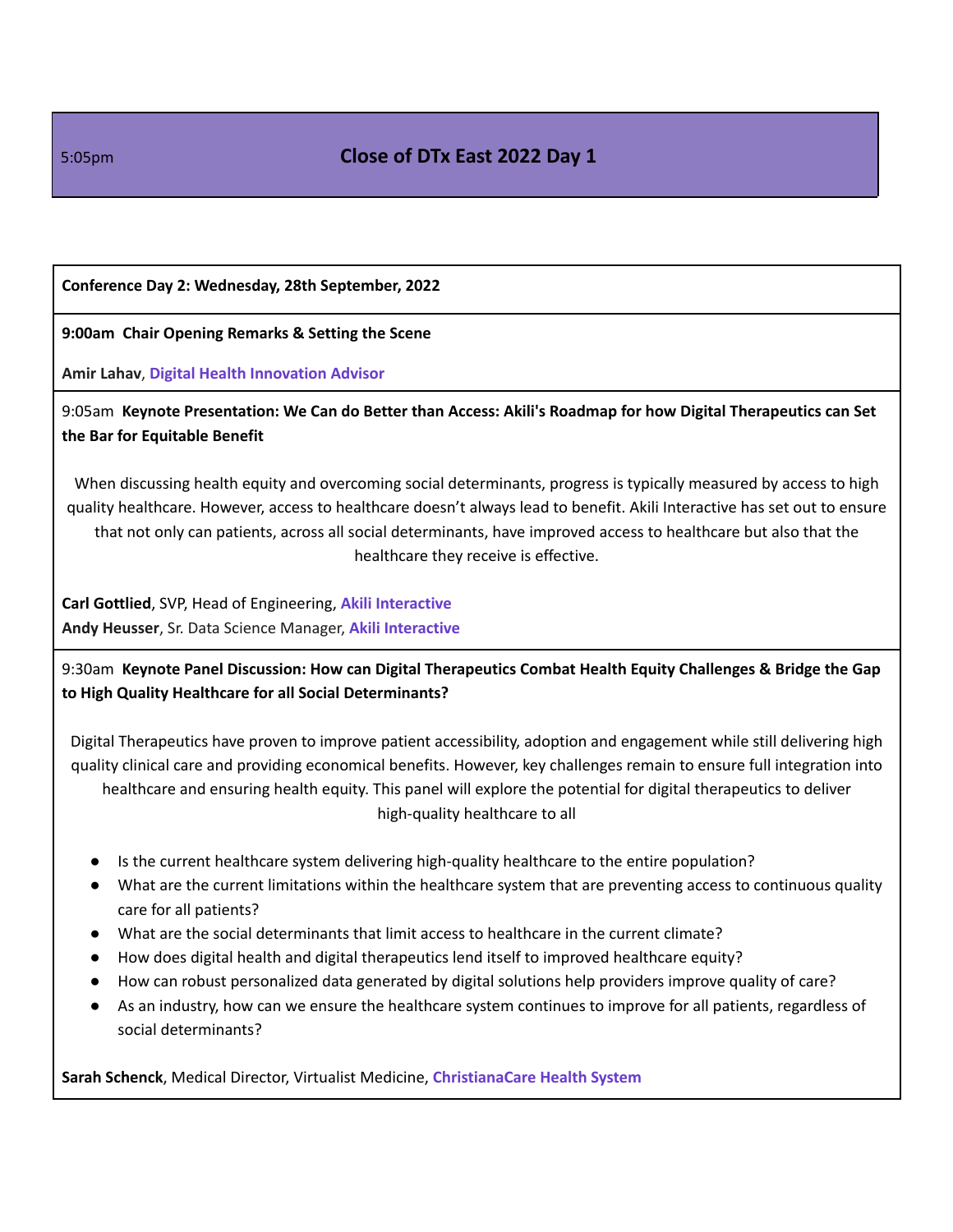**Sean Kinsman**, Chief Clinical Officer, **Recovery One Risa Weisberg**, Chief Medical Officer, **BehaVR Tanya Dillard**, VP, Strategy & Innovation, **Transcarent**

### 10:10am **Morning Refreshments & Networking**

10:50am **Panel Discussion: 'Cracking the Code' for Patient Engagement**

Although a number of companies have found the formula for getting their digital therapeutics into the hands of the patients, the uptake of digital solutions by patients has been slow. This panel, led by those who have 'cracked the code' will explore strategies to improve patient engagement and truly put digital therapeutics on the map for when patients are searching for treatment options

- Where have digital therapeutics companies found success in securing high level engagement at longevity by their patients?
- How can you get patients to 'Raise their hands' and want to be treated by these novel approaches?
- What strategies can be implemented to 'cut through the noise' and have *your* digital solution selected by the patient?
- Which strategy has seen the most success in patient engagement e.g. Utilizing a payer, employer or direct to consumer?
- Where have we seen success in utilizing this patient-focused design and development of digital therapeutics?

#### **Dan Rimm**, Head of Product, **Click Therapeutics Charles Haddad**, AVP, Head of Product Strategy, Global Digital Health, **Eli Lilly & Company Veera Anantha**, Co-Founder & CEO, **Constant Therapy Health**

11:30am Panel Discussion: The Foundations of Digital Therapeutics | What Does it Mean to Build an Effective Digital **Therapeutic?**

- How can we best identify the therapeutics areas that might benefit from digital therapeutics from a human-centered, patient centric & healthcare system perspective?
- What should the 'right' design and development team consist of when building a digital health solution?
- Understanding how to build an effective digital therapeutic while within the clinical, regulatory and design boundaries of the industry?
- An insight into the importance of basing digital therapeutic development for widespread including across all social determinants
- What are the key lessons learned of building a digital therapeutics product within a regulated environment?

**Sarah Cooper**, Product Manager, **MedRhythms Ted Burns**, VP, Product, **Propeller Health Jefferson Howell**, Head of Design, **Eli Lilly & Companyiammraeroz**

#### 12:10pm **Lunch and Networking**

2:00pm **Presentation: Understanding the Intricacies of Clinician Workflow Integration for Digital Health Solutions**

With new and innovative health solutions becoming readily available for healthcare providers, the physician's workflow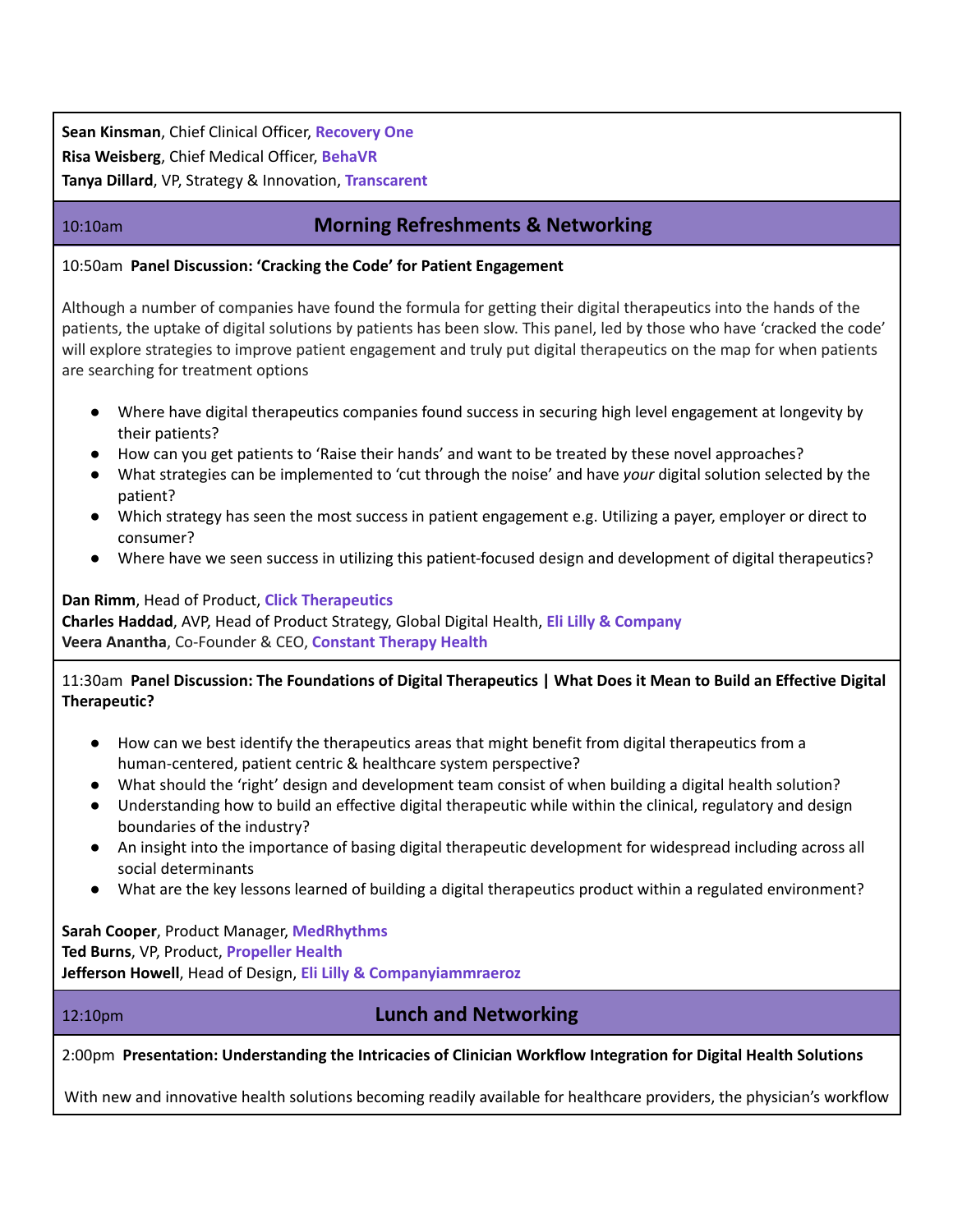has been asked to adapt and tailor around the adoption of these new therapeutic approaches while developers of digital solutions are shooting for seamless integration.

- How seamlessly do digital therapeutics have to fit into the clinicians workflow? Is there any room for change within this workflow?
- Is change a necessity as digital becomes a central pillar within the healthcare system?
- What can digital therapeutics companies do to ensure seamless integration and improve adoption rates for providers?

**Steven Driver**, Medical Director, Digital Therapeutics, **Advocate Aurora Health**

#### 2:25pm **Panel Discussion: What is the Digital Vision for Providers?**

Digital therapeutics, with the exception of a few, are reliant on providers using their digital solution within their daily workflow in order to reach the patients. Over recent years, we have seen increased uptake from provider groups of these innovative solutions. However, key challenges remain that are slowing the uptake of digital therapeutics within the clinic. This panel, led by the experts, will discuss exactly what provider groups need to see from a digital therapeutics to adopt them into the clinic.

- Where are we currently seeing success within the clinic?
- What clinical evidence do digital therapeutic companies need to demonstrate for providers to consider adoption?
- How seamlessly do digital therapeutics have to fit into the clinicians workflow? Is there any room for change within this workflow?
- How important is having guaranteed reimbursement for a digital solution to a provider?
- To the panelists: Do you believe digital health solutions will become a key tool within a clinicians workflow in the near future?

#### **Kiran Avancha**, Chief Innovation Officer, **HonorHealth**

**Mark Zhang**, Associate Chief Medical Officer, Digital Innovation, **Brigham & Women's Hospital Aaron Farber-Chen**, Senior Manager for Clinical Innovation, **Boston Children's Hospital**

#### 3:05pm **Afternoon Refreshments & Networking**

3:45pm **Presentation: Supercharging Digital Therapeutics with Novel Sensor Tech**

- How are Welldoc utilizing novel sensor tech to enhance the impact of their digital therapeutics?
- What results are Welldoc seeing from this new approach?
- How can this work lead to an improved usage of digital therapeutics for patients in the future?

**Anand Iyer**, Chief Strategy Officer, **Welldoc**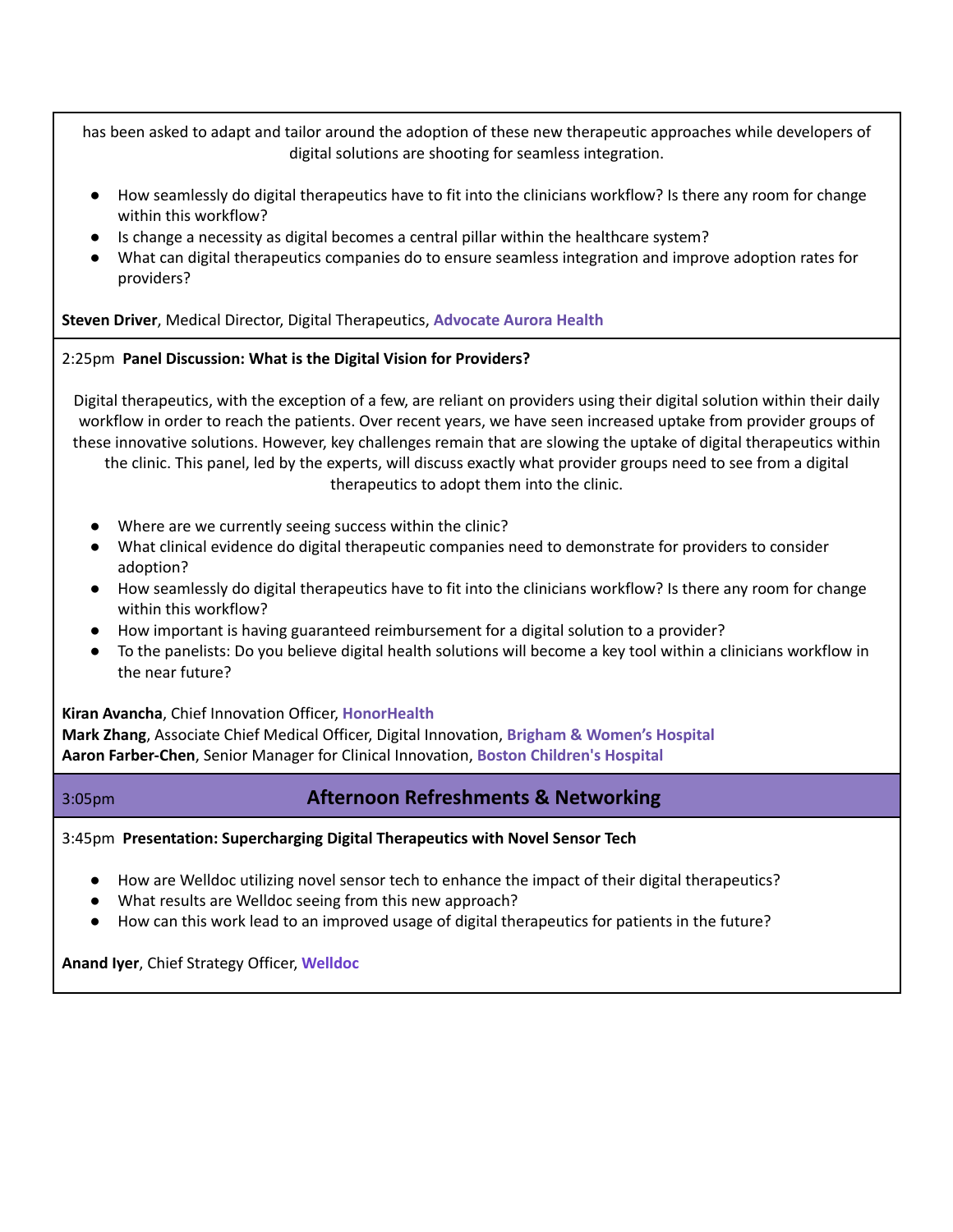|                  | 4:10pm Presentation: Digital Solutions Beyond the Pill: Combining Companion DTx Apps with Traditional Drug |
|------------------|------------------------------------------------------------------------------------------------------------|
| <b>Therapies</b> |                                                                                                            |

- An insight into Pharma's use of a digital companion for traditional pharmacological treatments
- Can digital companions improve patient health outcomes?
- What are the impacts for reimbursements when combining a digital solution with a traditional drug as a single therapeutic method

**Amir Lahav**, **Digital Health Innovation Advisor**

#### 4:35pm **Panel Discussion: Ticking the Boxes for Investment within Digital Therapeutics**

Whether you're just kickstarting your digital therapeutic endeavors or undergoing your Series C funding round, demonstrating both clinical and economic value to investors is crucial in securing investment. This panel, led by the experts in the field, will dive into the intricacies of obtaining investment and ensure you are 'ticking all the necessary boxes'.

- How can digital therapeutic companies stand out from the crowd to obtain funding rounds?
- What must DTx companies have in place to achieve successful funding rounds?
- What are investors and VC firms looking for in DTx companies that will help them 'pull the trigger' on investment?
- What key piece of information would each panelist like to provide the audience to aid them in their funding endeavors?

**Anish Shindore**, Founder & Managing Partner, **GSD Health Adam Kundzewicz**, Executive Director, **Boehringer Ingelheim Venture Fund Faisal As-Husry**, Principal, **Hikma Ventures**

5:15pm **Chairs Closing Remarks**

**Amir Lahav**, **Digital Health Innovation Advisor**

## 5:20pm **Close of DTx East 2022 Day 2**

**Conference Day 3: Thursday, 29th September, 2022**

9:00am **Chair Opening Remarks & Setting the Scene**

**Liesl Oldstone**, VP, Health Economics & Market Access, **AppliedVR**

9:05am **Keynote Fireside Chat: DTx and Pharma: Beyond Commercialization**